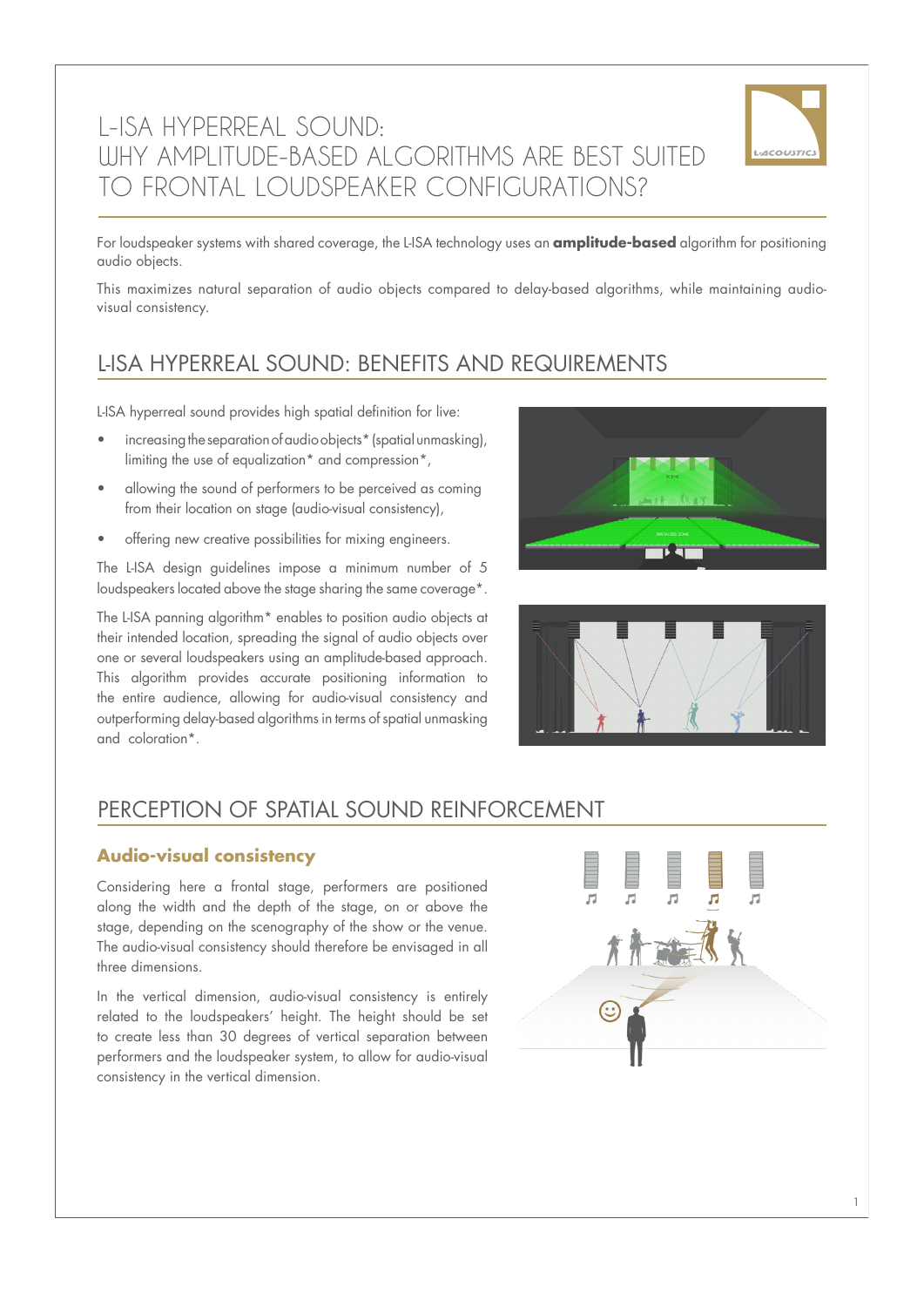In the horizontal dimension, an error of 7.5° between target and actual auditory positioning is considered as negligible to guarantee audio-visual consistency. Angular localization\* depends on the position of the performer along the width but also along the depth of the stage, particularly for offside listeners.

Audio-visual consistency in the horizontal dimension therefore depends on:

- performer (resp. listener) position along the width and depth of the stage (resp. venue),
- the loudspeaker system resolution (i.e. number of loudspeakers),
- the panning algorithm (amplitude-based or delay-based).

A system of 5 loudspeakers regularly spaced along a 16 m wide stage is considered here. A virtual listening test was created, computing responses at listeners' ears and using an auditory model to estimate localization (see annex 2 for details).

Results show that the localization error is less than 7.5° in the horizontal dimension for most performer and listener locations. Amplitude-based (L-ISA) and delay-based algorithms perform similarly in terms of localization error, even for objects located upstage (see annex 3 for details).

#### **Improving the auditory separation of multiple audio objects**

Spatial unmasking is the ability to identify what a specific performer plays, amongst concurrent performers (for example, lead singer against background vocal or keyboard). This typically reduces the need of compression or EQ on the background objects to maintain the intelligibility of the lead vocal. The spatial unmasking is estimated here in dB (see annex 2 for details).

In this example, the lead vocal is centered, and the background object is located at 6 m house-right. Both objects are tested at the same depth onstage (1, 2, 5, 10 m behind the loudspeaker system).

The spatial unmasking is always larger for amplitude-based than for delay-based algorithms. In delay-based algorithms, the apparent angular separation of performers decreases and the localization blur increases when performers move upstage, which in turns reduces by half the spatial unmasking (see annex 3 for details). Amplitude-based algorithms maintain a large spatial separation of performers and minimize the localization blur.

### **GLOSSARY**

**Audio object:** Association of an audio input with metadata describing its properties such as spatial positioning.

**Coloration:** Audible alteration of the natural tonal characteristics of a sound.

**Compression:** Reduction of the dynamic range of a signal.

**Coverage:** Area over which the loudspeaker system provides a direct sound in an acceptable frequency response variation.



**Equalization:** Tool or process aimed at electronically adjusting the frequency response of an audio system.

**Localization:** Perceived spatial origin of a sound.

**Panning algorithm:** Process that modifies audio signals sent to the loudspeakers to control the spatial origin of the associated audio object.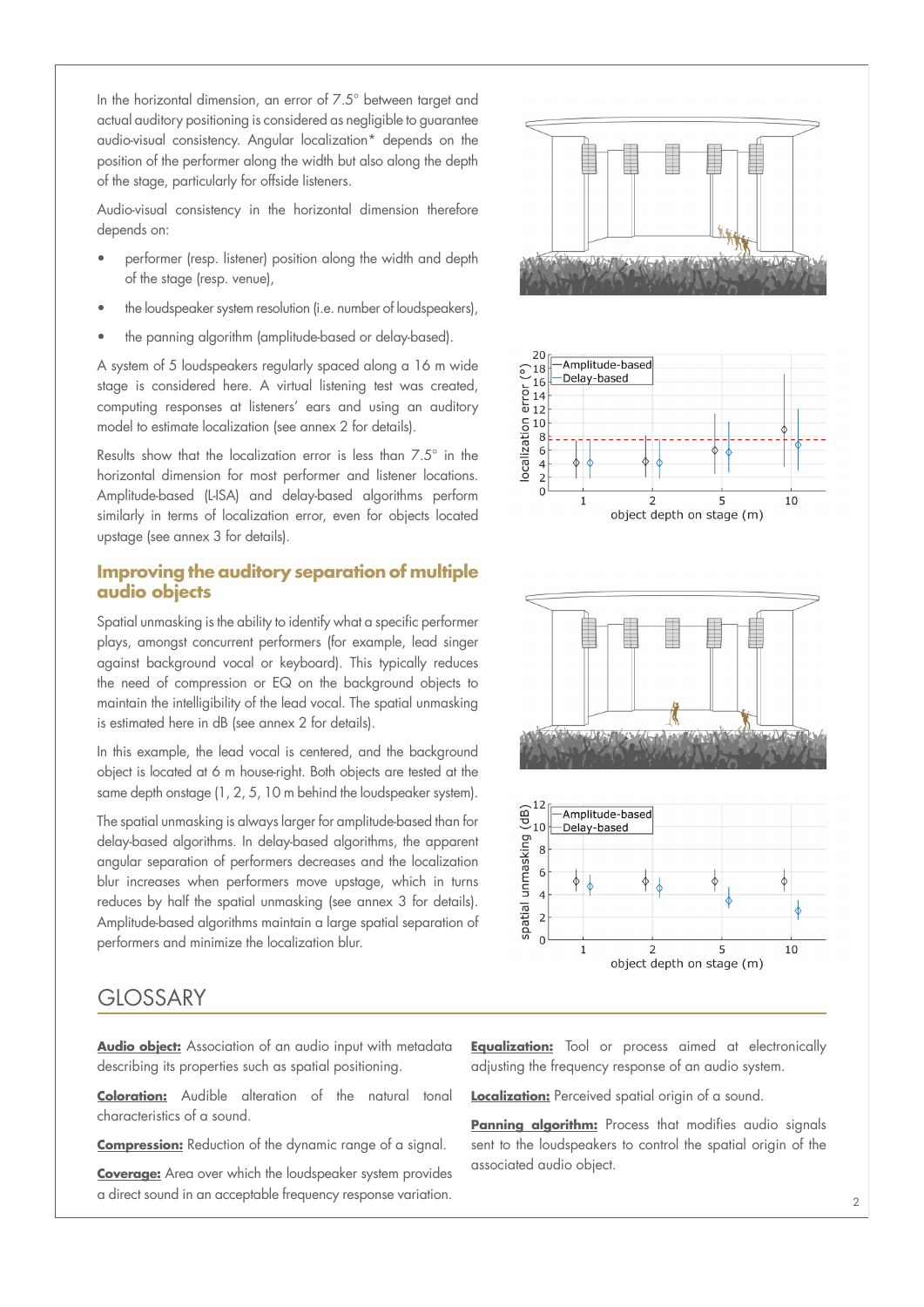## ANNEX 1: SPATIAL PANNING ALGORITHMS

### **Amplitude-based: L-ISA panning algorithm**

The spatial panning in L-ISA is based on amplitude panning, using two (resp. three) loudspeakers for 2D (resp. 3D) panning. The algorithm is based on Vector Based Amplitude Panning (VBAP) and Multiple Directions Amplitude Panning (MDAP). The L-ISA algorithm brings two major enhancements to the VBAP/MDAP approaches:

- a low-frequency build-up compensation algorithm for objects positioned between loudspeakers,
- an original decorrelation algorithm for the control of width of objects that minimizes tonal coloration and temporal artefacts when combining multiple loudspeakers.

### **Delay-based: Wave Field Synthesis**

Wave Field Synthesis is a delay-based panning technique that theoretically reproduces the physical sound field emitted by an audio object within the entire audience. This however requires an infinite number of loudspeakers that can be individually controlled and amplified.

Reducing the number of loudspeakers restricts the positioning of audio objects, most often to two dimensions, and limits the accuracy of the reproduction to low frequencies only. Large loudspeaker spacing restricts physically accurate reproduction below 100 Hz for typical large-scale systems (loudspeaker spacing >4 m). In this case, there is no physical wave front reconstruction and the localization is driven by the first loudspeaker contribution that reaches the listener (precedence-based localization). WFS with such a small number of loudspeakers is therefore analogous to delta stereophony.

#### **L-ISA vs. delay-based algorithms**

In addition to localization, we can also compare L-ISA and delay-based algorithms on the following aspects:

- Coverage: delay-based algorithms can extend coverage by multiplying the number of active sources, but such coverage extension is not needed in L-ISA loudspeaker system designs.
- Coloration depending on object position: delay-based algorithms modify time-alignment between loudspeakers when an object changes position. This is not the case with amplitude-based algorithms.
- Coloration artefacts with moving objects, trajectories: moving delays in real-time for delay-based algorithms can easily introduce artefacts, either clicks for fast moving objects or lagging to allow enough time for cross fading, as well as revealing large coloration change between object positions.

# ANNEX 2: PANNING ALGORITHMS EVALUATION FRAMEWORK

Auditory models have proven their accuracy for localization estimate of loudspeakerbased spatialization systems and are therefore used here instead of conducting perceptual experiments. Auditory models are fed with binaural signals corresponding to sound waves arriving at both ears of a listener in a concert situation. Head Related Transfer Functions measured in an anechoic environment<sup>1</sup> are used to simulate a free field situation, not considering the reverberation of the environment but concentrating on the direct sound only.



channel 3

channel 2

Kemar measurement from TU Berlin, 3 m distance, available [here](https://dev.qu.tu-berlin.de/projects/measurements/repository/entry/2010-11-kemar-anechoic)